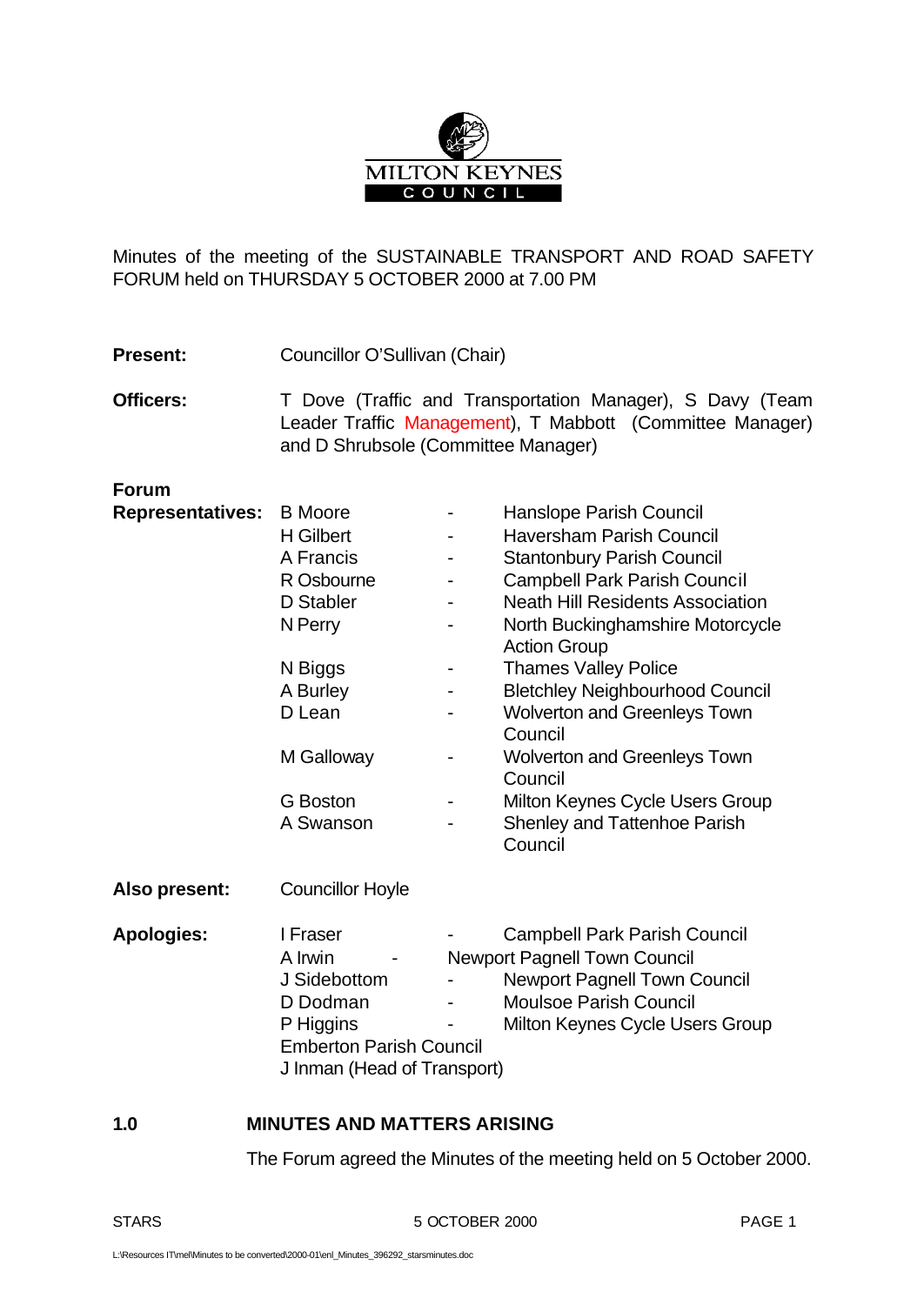## (a) Whaddon Way/Watling St. Interchange

G Boston raised how work carried out as part of the alterations to Watling St to facilitate the construction of a new Auto Centre has made things more difficult for cyclists. The installation of a central barrier had diverted the redway crossing and diminished safety. He asked a number of questions to Officers regarding the alterations:

- (i) Was a Safety Audit carried out?
- (ii) Were the plans discussed with the Cycling or the Road Safety Officer?
- (iii) Were any cycling or pedestrian organisations consulted about the proposed works at the planning stage?

T Dove replied that a safety audit had been completed and the Cycling Officer had been involved in this process. He was not aware that the Milton Keynes Cycle Users Group had not been consulted. It was agreed that Officers would re-examine the issue.

N Biggs asked for the Police to be consulted on all cyclejunction layout changes such as this in future.

(b) Park and Ride UCL Report

It was noted that the minutes of the meeting of 23 March stated that a study on Park and Ride undertaken by University College London would be circulated to representatives, but this still had not occurred.

It was agreed that copies of this study would be made available.

# (c) CMK Transport Group

It was noted that the Minutes of the meeting of 9 May stated that the CMK Transport Group was not representative enough both in the number of bodies allowed to participate and the size of their representation.

It was agreed that the Chair would contact the Steering Group and ask it to consider widening the membership of the Transport Group.

## (d) Local Transport Plan

It was noted that several Members of STARS had not received copies of the final version of the Local Transport Plan.

It was agreed that the distribution list would be checked and corrected.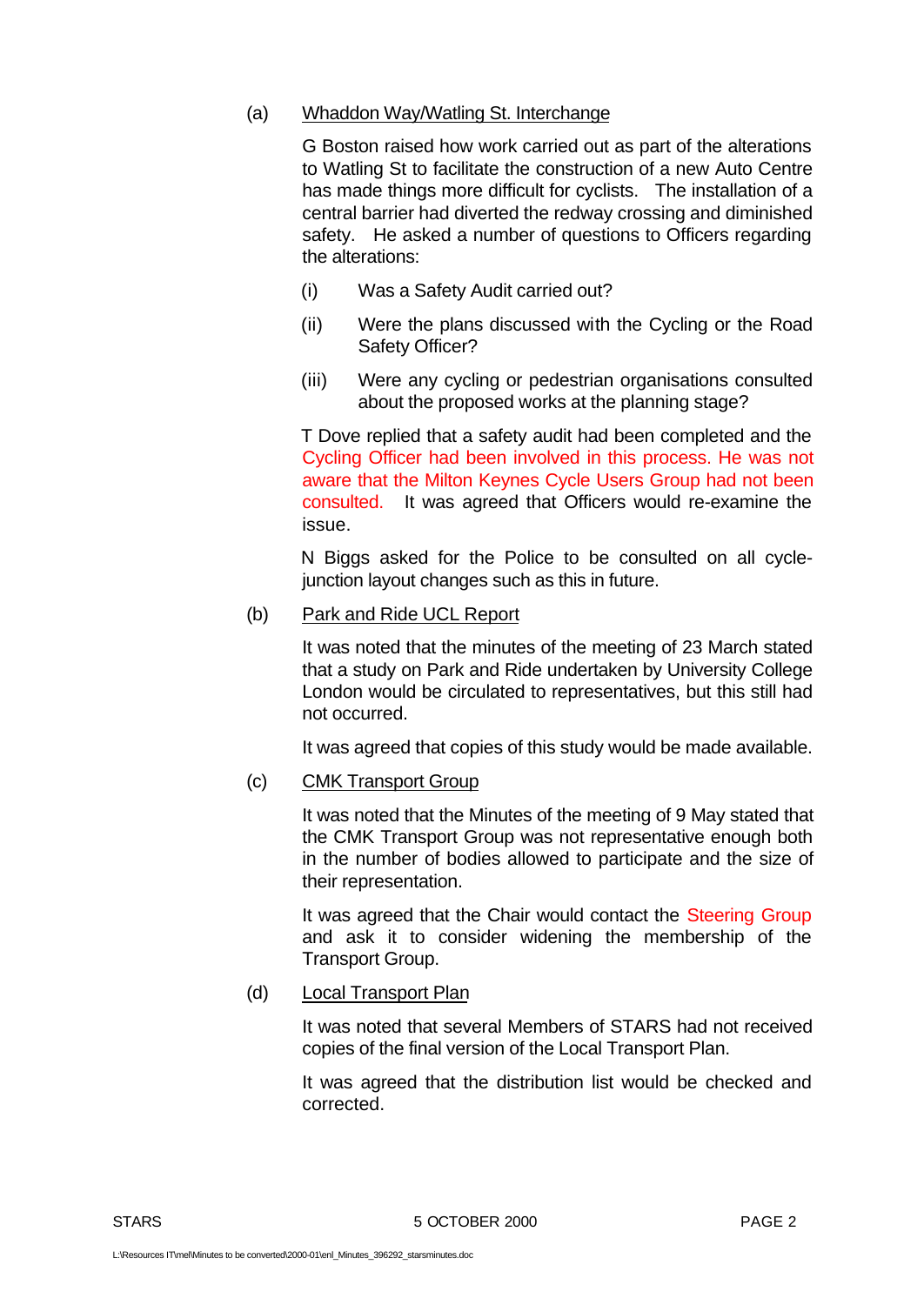#### **2.0 MATTERS RAISED BY REPRESENTATIVES**

- (a) Wolverton and Greenleys Neighbourhood Council
	- (i) Reduction to 30mph on residential part of Old Wolverton Road.

The road is a narrow and winding one with several access points and subject to a number of potential accidents in proceeding months.

T Dove replied that a meeting had been held with residents in recent months and a response was imminent. A speed camera would hopefully be installed before Christmas. A reduction to 30mph would be considered and the road would be potentially included within the 3-year traffic-calming programme.

N Biggs noted that any speed limit reductions had to be extensively researched before being approved.

(ii) Blanket 20mph on all other roads off main roads in Wolverton and Greenleys.

> It was recorded that this would be referred directly to officers however, T Dove stated that Council Policy is in line with DETR guidance to only install 20 mph limits where there were also traffic-calming measures. It was noted that if current speed limits were not being adhered to then simply lowering the limit would not be the answer.

(iii) Blanket 40mph on all single carriageway main roads.

N Biggs asserted the need to always be realistic in seeking speed reductions. The Council were shortly to implement experimental reductions in grid road speed limits in order to assess their effectiveness and the impact of differing signing.

(iv) Buses to call at Wolverton station proper.

A Francis (Wolverton Rail Users Group) stated that improved bus, cyclist and pedestrian access to the station had been requested two years ago and a response from the Council was still being awaited.

T Dove stated that station access had been included in the updated LTP and a report would be brought to a future meeting.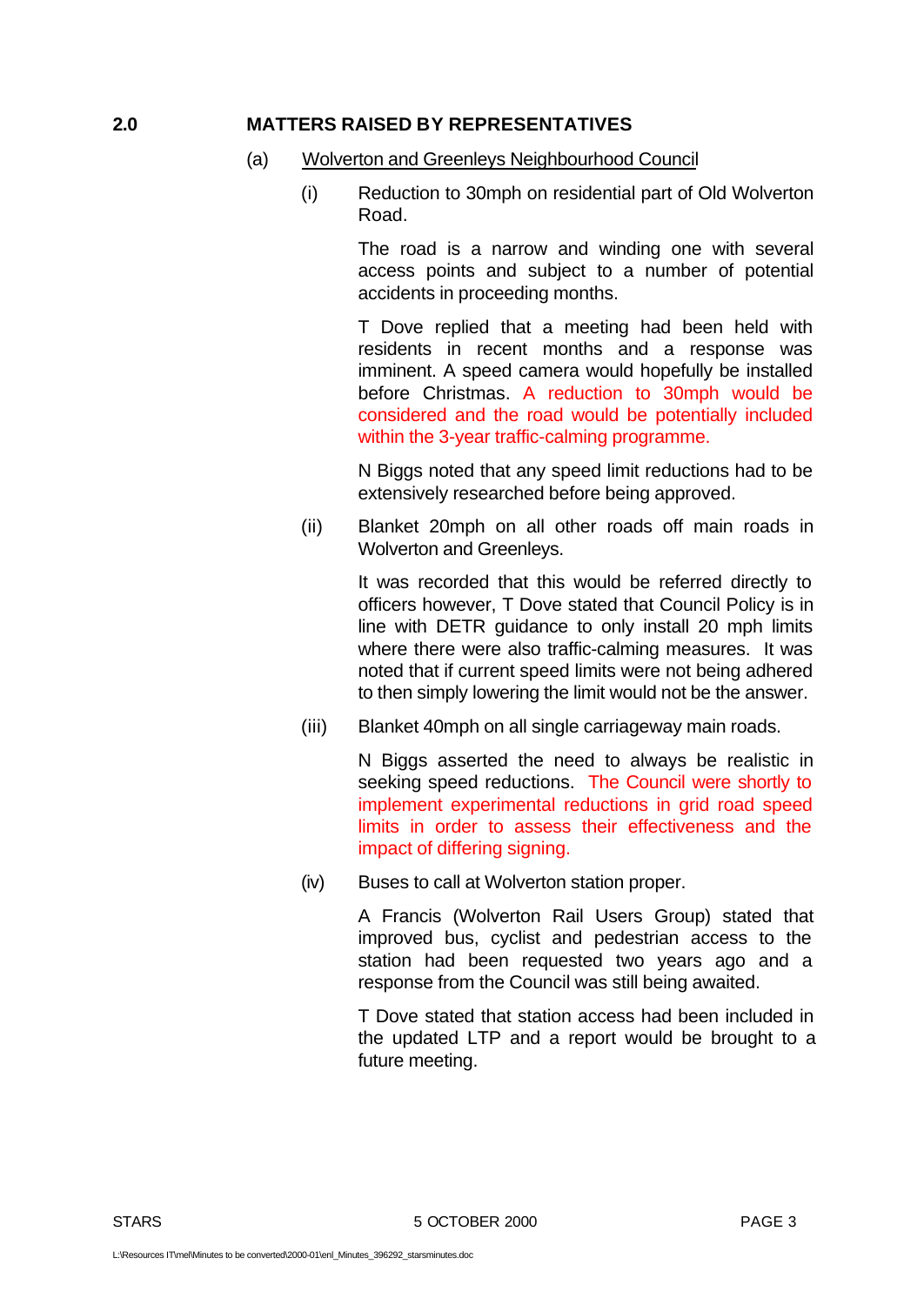#### (b) Haversham cum Little Linford Parish Council

- (i) Positive measures in the Local Transport Plan to impose weight restrictions on certain roads unsuitable for HGVs.
- (ii) HGVs on rural roads a safety issue.

Both of these items were discussed under the Countryside Traffic Management Strategy.

(iii) Milton Keynes Traffic Model – why the 41% drop in expected traffic flow on Haversham Road by 2010. (Road Traffic Reduction Report July 2000 p.17)

> T Dove replied that this drop was predicted because the base figure used in the model had been artificially high at the time observed. John Harper (Transport Policy Manager) could offer a fuller answer.

(iv) Hi-Speed North-South Rail Link - the adverse impact of increased traffic travelling through Haversham to Wolverton and CMK stations if the Link is to be looped past Northampton.

> It was noted that a Parkway station was under consideration on the branch line near Northampton. The provision and arrangement of rail services in the area would rest on the outcome of the current re-franchising process. Both of these would impact on traffic levels. J Harper/T Kirk will report back with any developments.

(v) Vehicles speeding down the hill towards Haversham Village.

> T Dove replied that the signing would be reviewed to increase awareness of the 30mph restriction. The matter will be included in the 2000/01 LTP.

(vi) Speed limit on the Wolverton Road

T Dove stated that a restriction to 40mph is planned for later in the year.

- (c) Campbell Park Parish Council
	- (i) Closing the Grafton Street entrance to Oldbrook.

It had been agreed that this item would be referred directly to officers.

- (d) Neath Hill Residents Association
	- (i) Provision for cycle parking at Xscape
	- (ii) Secure and weather proof cycle bays in CMK multistorey car parks.

Both of these items were discussed under the Cycling Strategy.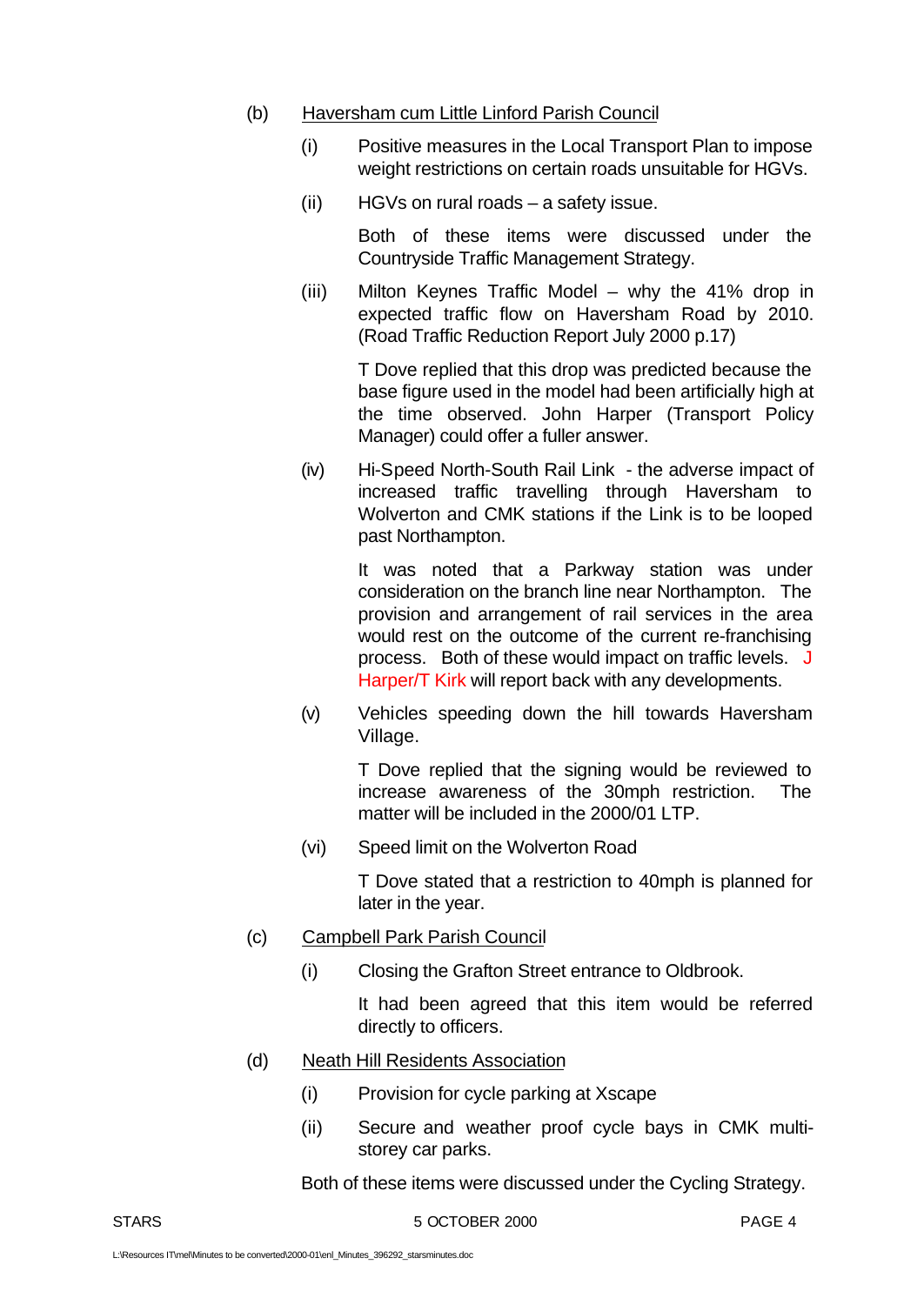- (e) Hanslope Parish Council (Supplementary Agenda Item)
	- (i) Hartwell Road/Higham Cross Road Junction safety problems, including regular vehicle collisions, caused by parked cars and excessive traffic speed, requiring a more lasting solution beyond the recent speed limit enforcement.

S Davy stated that the problem was there are few possibilities for off-street parking and parking restrictions are hard to enforce. However, the junction warning signs would be reviewed and any other possibilities considered and reported back.

#### **3.0 COUNTRYSIDE TRAFFIC MANAGEMENT STRATEGY**

In line with government guidance a Countryside Traffic Management Strategy had been included in the provisional Local Transport Plan but the Council was now looking to expand upon this and produce an action plan. A draft Countryside Management Strategy was presented to the Forum with an invitation for any comments which would be taken into account before the final draft is approved at the Transport Committee meeting on 29 November. The action plan has yet to be prepared. T Dove stated that any funds within the strategy would be allocated on the basis of historic requests with HGV flow issues being a priority.

It was noted that the following form measures in the Countryside Traffic Management Strategy:

- (a) Speed Management:
	- (i) *Speed*Check, (ii) Speed Limits and (iii) Traffic Calming
- (b) Quiet Lanes Initiative
- (c) Lorry Management
- (d) Cycling and Walking
- (e) Buses
- (f) Walking
- (g) Horseriding
- (h) Motorcycling

Representatives of the Forum raised the following issues: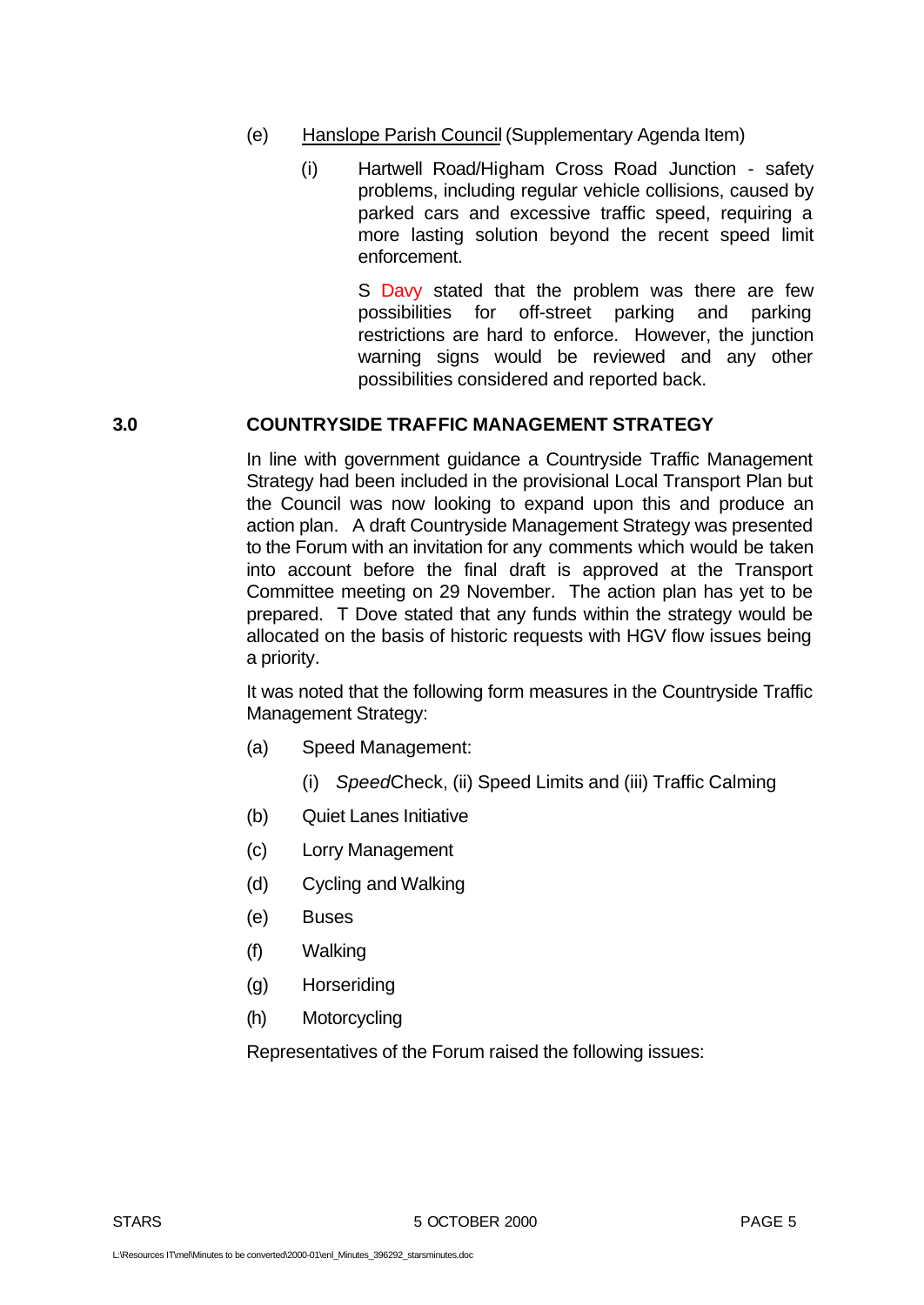## HGVs on Rural Roads

H Gilbert argued that the construction work for barn conversions had increasingly resulted in large HGVs using narrow country lanes with implications for the safety and freedom of movement of others. This problem was only likely to increase when the maximum weight limit for HGVs increased to 44 tonnes.

R Osbourne suggested that some roads could have blanket lorry bans as had been proposed by Brent Council

N Biggs replied that the use of such large HGVs was more economical to contractors and there was little the Police could do to restrict them because for access purposes all lorries were exempted from restrictions.

## RESOLVED

The Chair would investigate the possibility of putting restrictions on the size and volume of contractors' vehicles within the conditions of granting them planning permission. However, there would be serious difficulties in enforcing any such measures.

#### IT Provision and Reducing the Need to Travel

A Swanson was concerned that issues concerning IT provision and access to the internet were not included in the strategy. Central to any attempt to manage countryside traffic was the need to reduce the number of journeys. Greater provision of services over and use of the internet would reduce the need to travel and funds should be diverted to this end.

A section on reducing the need to travel will be included for November's Transport Committee, however, any funding for IT or other projects would be best to come from other sources.

# **4.0 CYCLING STRATEGY**

The Council has produced a Cycling Strategy to set out how the Council is to meet the challenging targets of the Government's National Cycle Strategy and to assist in meeting the objective's of the Council's own Sustainable Integrated Transports Strategy alongside the Local Transport Plan. A draft Cycling Strategy was presented to the Forum with an invitation for any comments which would be taken into account before the final draft is approved at the Transport Committee meeting on 29 November. The purpose of the strategy is to set down a strategic plan for increasing the number of trips made by cycling within the Milton Keynes Council area. The Forum noted that this would be achieved by:

- (a) Developing a safe Strategic Cycling Network.
- (b) Ensuring that cycles can be used safely and easily throughout Milton Keynes.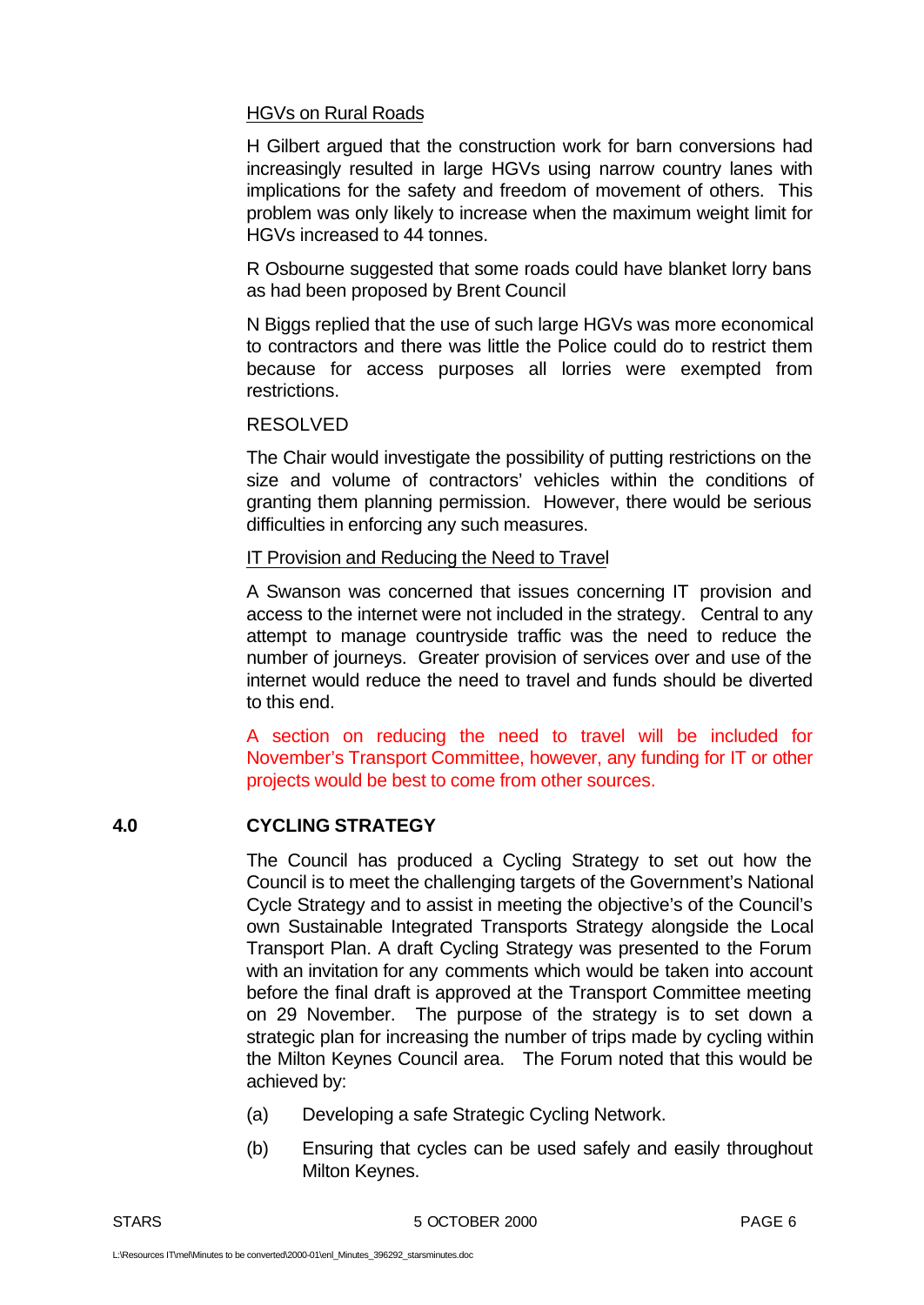(c) Promoting cycling as a safe and sustainable way of travelling.

The Forum was encouraged to see the linkages between the objectives, targets and mechanisms of the Strategy which should aid its success.

Representatives of the Forum raised the following issues on the Cycling Strategy:

- (a) Cycling Parking Facilities
	- (i) D Stabler argued that if the Council was serious about achieving a modal shift to greater cycling then a greater number of safe and undercover parking areas should be provided in CMK, particularly next to all the main facilities. This could best be achieved by converting spaces in each of the multi-storey car parks to cycle parking. To encourage their use, all cycle parking facilities should be clearly signed.

T Dove replied that there would be cycle parking installed at the Xscape facility and secure undercover cycle parking at Midsummer Place and the Theatre complex. The Council was also seeking to cover the cycle spaces at the station and to install a new CycleSafe facility (lockers, showers and toilets) in the old toilets at Secklow Gate. The Council also has a number of cycle lockers to re-deploy. All improvements to cycle parking facilities would be based on current or expected demand. When granting planning permission, requirements to install suitable cycle parking can be included but within areas already developed, the Council can only encourage and not force the owners to improve cycle facilities.

(ii) A Swanson stated that there currently were no cycle parking facilities at Caldecotte. M Galloway argued that re-deploying the cycle lockers to Wolverton Station would ease the problems there.

T Dove would investigate both.

- (b) Condition of the Redways
	- (i) G Boston stated that new paths and cycle routes must be of high visibility and a high standard. A key issue missing from the Cycling Strategy was ensuring the maintenance of the redways and ensuring that the Council had sufficient resources to afford and maintain them? It was thought that there was little sense in funding new redway construction if there were not the funds for subsequent maintenance.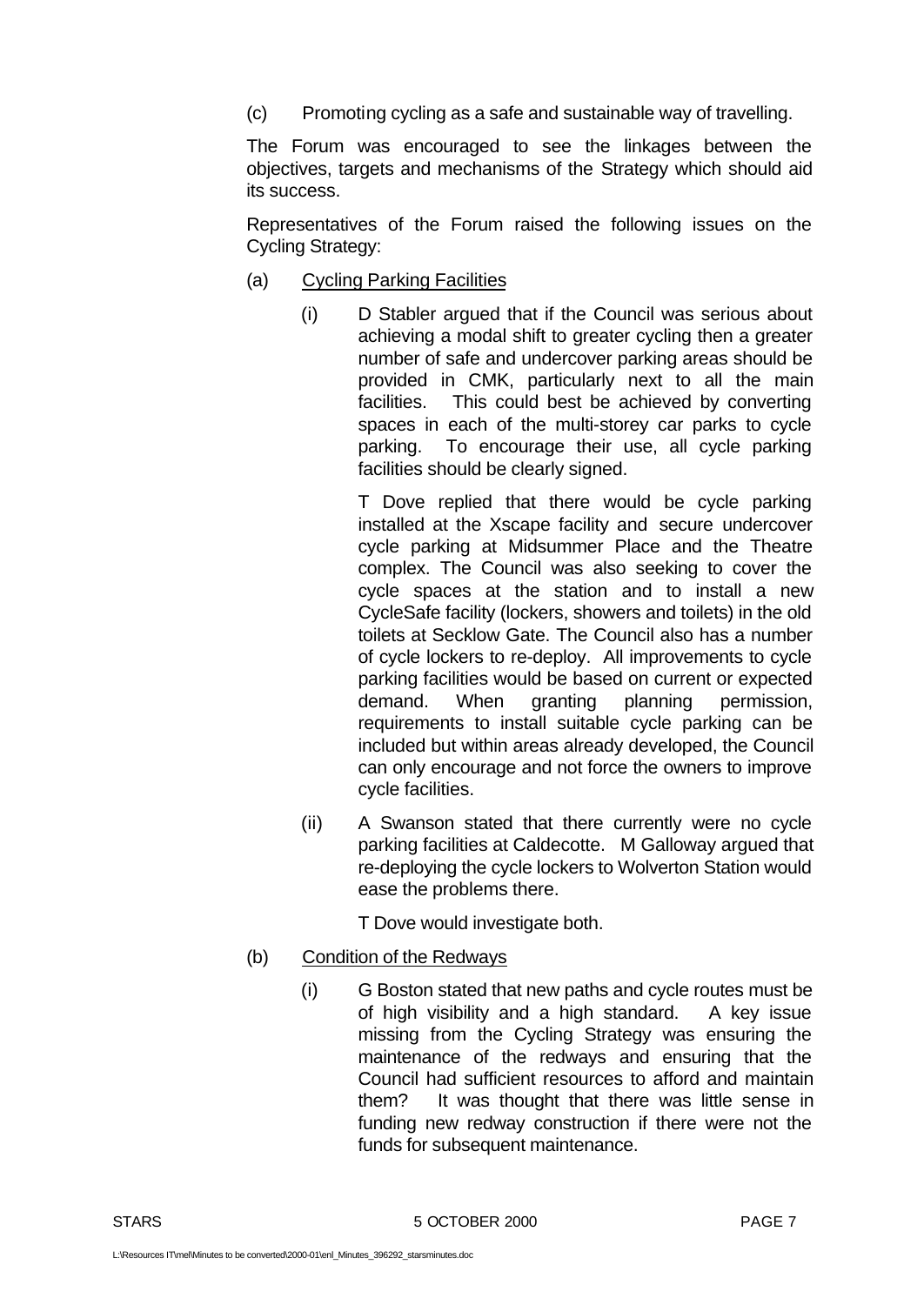T Dove said the Council had the results of a redway audit which was mainly concerned with the functions of redways but which may also be of help in assessing maintenance needs. The need was recognised for targets for redway inspections and maintenance although the Council was very constrained in funding terms. T Dove would investigate the possibility of securing more funds for redway maintenance, possibly by using funds raised through Central Milton Keynes Parking Charges.

(ii) R Osbourne suggested community involvement with redway maintenance, as is used to clean the canal, could be organised and encouraged.

> This comment was noted, however Insurance and Health and Safety issues would impact upon such proposals.

(iii) M Galloway highlighted the potentially dangerous problem of tree roots breaking through the redway surface to the rear of the Radcliffe School in Wolverton.

T Dove would investigate

(iv) D Lean argued that the Local Plan should site construction near redways to encourage their use and reduce safety concerns. The strategy should also tackle the lack of redway and cycle provision within the old towns of the Milton Keynes Council area.

> It was noted that Sustrans was considering plans for new routes around Bletchley.

(v) D Stabler, further to a letter of 23 March, raised the issue of the paved areas around buildings in CMK and whether cyclists could use them or they were reserved for pedestrians.

> It was agreed that the Chair would consult and clarify this issue.

(vi) G Boston urged for the creation of a cycle path in the gap between the Centre and Midsummer Place shopping centres.

T Dove will investigate and report back.

(c) Safety

Safety was recognised by all to be a prime concern, particularly at road-redway junctions. It was felt that a key problem was a lack of awareness of rights of way amongst redway users - both pedestrians and cyclists - and drivers.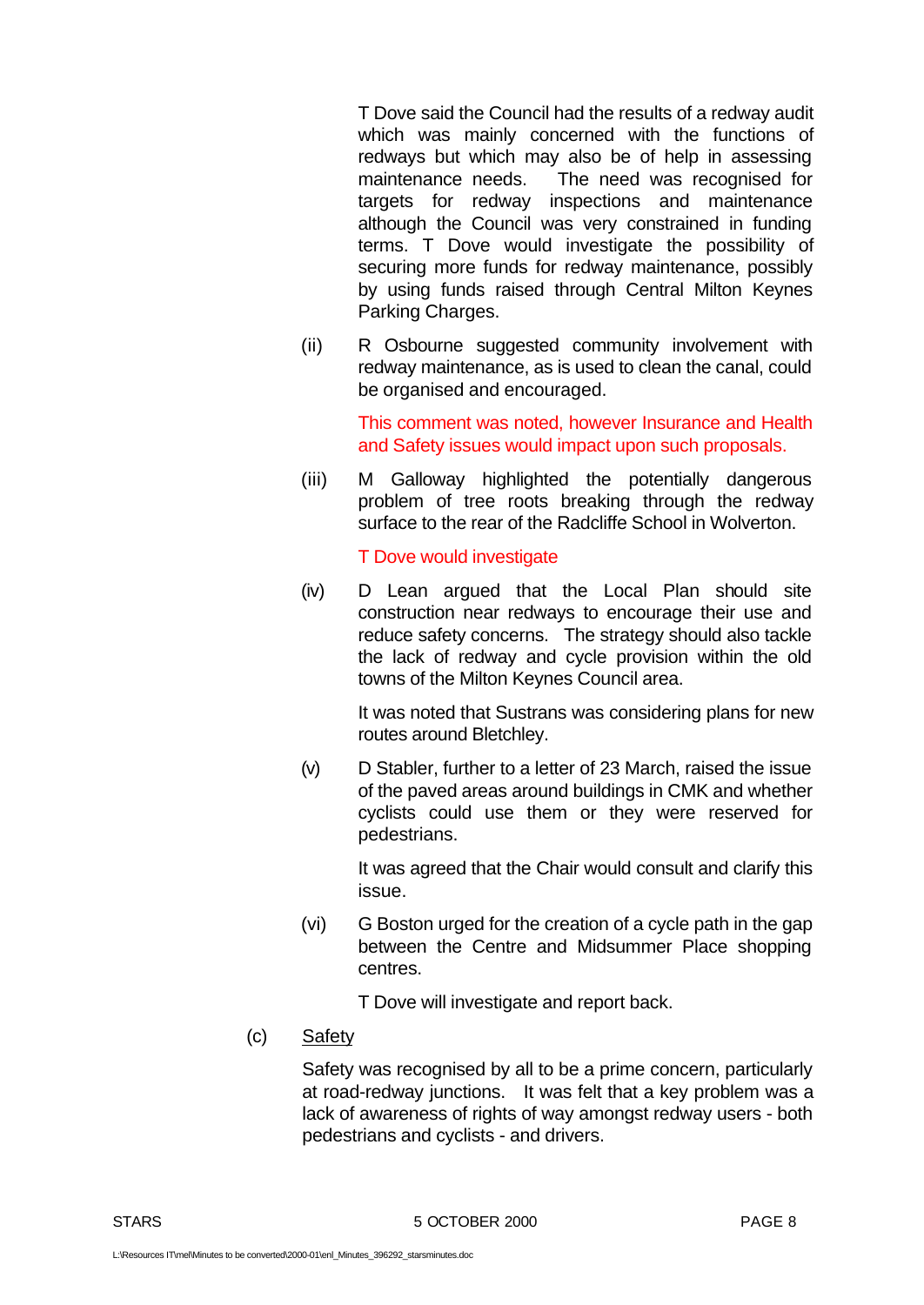(i) D Lean raised the issue of child cycle training and whether payment of instructors, as in Northampton, and better advertising would improve its take up and effectiveness.

> T Dove replied that last year 180 children participated in cycle training. Volunteer tutors are recruited through schools, however it is hard to get sufficient number. Currently the whole service is in review during which will be considered the issues of the number and length of sessions, the possibilities of charging and the payment of tutors, the inclusion of cycle training within the school curriculum and the option of providing adult cycle training. The experience of other Councils' cycle training would be sought.

(ii) N Biggs said that any education needed to stress that redway users do not have any right of way over road users.

> T Dove replied that there are bollards and give way signs at redway-road junctions and crossings and where there is a major problem the traffic officer does go into schools. The Safer Journey Strategy urges drivers not to motion cyclists across roads which can encourage them to believe they have right of way. The Council was also seeking to tackle the issue of children cycling on pavements, although children under 16 cannot be fined.

(iii) It was noted that traffic-calming schemes, although reducing vehicle speeds and increasing safety for other users, increase pollution as vehicles are constantly speeding up and slowing down between road humps.

> T Dove stated that the Council had to balance cycle casualty reduction targets against pollution reduction targets. Councillor Hoyle observed that the use of chicanes as opposed to road humps could help to achieve this.

(iv) Safety was thought to be an issue not just between vehicles and cyclists but between pedestrians and cyclists. Pedestrians need training in redway use. The option of segregation of redways between pedestrians and cyclists was considered, perhaps with use of a dotted white line.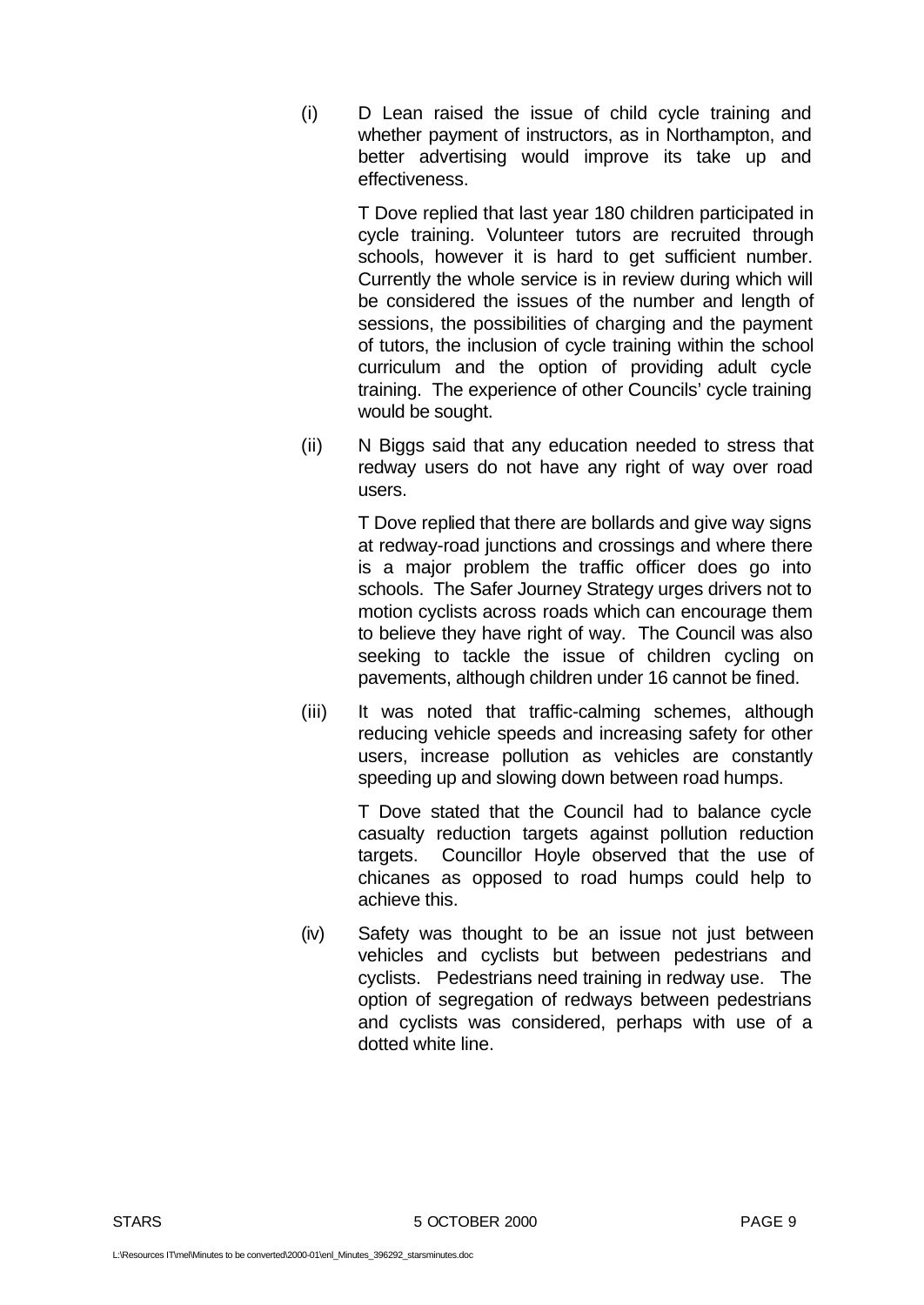It was felt that redway segregation would be a significant departure from what redway users are used to and so would be unlikely to be adhered to and very hard to enforce, as well as very expensive to implement.

(v) Obstruction of redways, particularly by the parking of vehicles, continued to be a problem in some areas.

> T Dove replied that domestic parking required access protection markings and adequate enforcement of these.

(vi) G Boston stressed how redways would always remain potentially dangerous and perhaps it may be better to shift the emphasis of any cycling strategy back onto roads themselves and how to make them safer and more suitable for cyclists. The vegetation alongside redways at least needs to be regularly cleared.

> T Dove stated that there are funds for cycle safety and improvements and the redway audit had shown the need to concentrate them on the road-redway junctions as these were the most dangerous. There is £140,000 over 3 years allocated to improve road-redway junctions.

(vii) There was debate over the level and recording of cycle casualties. Currently the Council refers to Police Accident records. G Boston noted that figures obtained from MK Accident and Emergency suggested that the level of cycle accidents was significantly higher than Police records

> T Dove will seek to expand on the Council's accident data and break it down as to the cycle casualties on roads, redways and at road-redway junctions respectively.

(viii) A Francis questioned the targets on cycle usage included in the Strategy and enquired as to what they were derived from and how they might be met.

> S Davy replied that the figures were based on the Government's National Cycling Strategy (1996). The NCS and its targets had now been reviewed with the aim to achieve them by 2012, and the targets will be similarly revised in the Milton Keynes Strategy. However, though there are cycle counters on some routes it is very difficult to maintain statistics on cycle usage and journeys and therefore to monitor progress towards meeting targets.